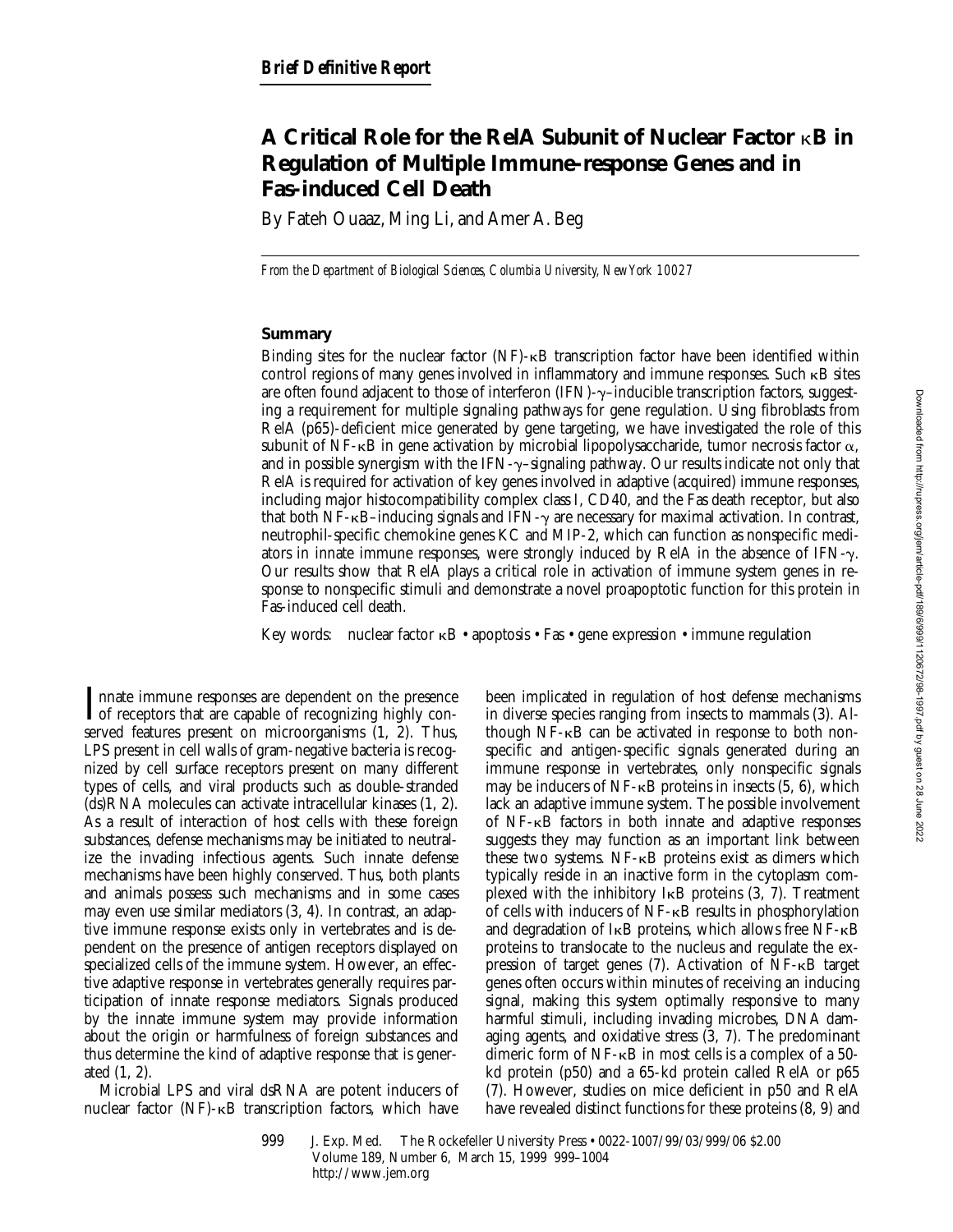have identified a requirement for RelA for embryonic survival (9, 10). Gene disruption of other members of the NF-kB family, p52, c-Rel, and RelB, have indicated key roles for these proteins in various tissues (11–14).

Among the best characterized endogenously produced inducers of  $NF - \kappa B$  in mammals are the proinflammatory cytokines  $TNF-\alpha$  and IL-1 (3). These cytokines can be produced by nonspecific mechanisms such as macrophage activation after phagocytosis or exposure to microbial products such as LPS. In addition, interaction of macrophages with the T cell–derived cytokine IFN- $\gamma$  can also result in production of TNF- $\alpha$  and IL-1. Activation of NF- $\kappa$ B by these cytokines may activate expression of genes involved in regulation of an inflammatory response (3). Indeed, our previous studies with  $\text{RelA}^{-/-}$  mice have shown that  $\text{RelA}$ is required for the activation of GM-CSF and IkB genes in fibroblasts treated with TNF- $\alpha$  (9). Recent studies have also shown that this subunit of NF-kB can inhibit TNF- $\alpha$ –induced cell death, an adaptation that may allow TNF- $\alpha$ –responsive cells to function without induction of cell death (15). Such an antiapoptotic function of RelA is likely the result of activation of genes that inhibit  $TNF-\alpha$ –induced cell death.

Many genes containing potential NF- $\kappa$ B binding elements have been identified (7). Interestingly, such genes often contain binding sites for other transcription factors as well, including AP-1, NF-IL6, and members of the IFN- $\gamma$ –activated factors, signal transducer and activator of transcription (STAT)1 and IFN-regulatory factor (IRF)-1 (16). Thus, transcription factor interactions within control regions may be used for optimal regulation of gene expression, as demonstrated biochemically for the IFN- $\beta$  gene (17). Of particular interest are synergistic interactions between TNF- $\alpha$ –inducible and IFN- $\gamma$ –inducible factors. These two cytokines cooperate to activate many target genes, and such cooperation is often manifested in functional interactions between monocytes/macrophages (source of TNF- $\alpha$ ) and T lymphocytes (source of IFN- $\gamma$ ) in inflammatory and immune responses.

Although NF- $\kappa$ B factors have been implicated in regulation of many important genes, the relatively ubiquitous nature of these proteins has precluded determination of specific contributions of different subunits in gene activation. One approach to determine the function of individual subunits is gene targeting in embryonic stem cells. Using this approach, we have now analyzed the role of the RelA subunit in activation of genes containing  $\kappa$ B-like binding sites in fibroblasts, cells that not only are important for production of chemokines and cytokines but which also function as target cells for cytotoxic T cells and in some cases as APCs (18). We find that RelA activation by LPS or TNF- $\alpha$ and activation of the IFN- $\gamma$  pathway are both required for activation of key genes involved in adaptive immune responses. In contrast, RelA activation alone is sufficient for potent activation of genes involved in innate responses. Our results indicate a dual role for RelA in regulation of genes involved in both kinds of immune responses and in potentiating adaptive responses by nonspecific stimuli.

#### **Materials and Methods**

*Cell Culture and Treatments.* Mouse embryonic fibroblasts (MEFs) derived from RelA-deficient mice (9) were cultivated in DMEM supplemented with 10% calf serum and antibiotics. MEFs were stimulated in the presence of 10 ng/ml of TNF- $\alpha$  (Genzyme), 10 ng/ml of IFN- $\gamma$  (Genzyme), or 10  $\mu$ g/ml of LPS (Sigma) for the time periods indicated in the figure legends.

*Antibodies.* mAb against Fas receptor (Jo2) and PE-conjugated hamster Jo2 were purchased from PharMingen. Jo2 was used at  $1 \mu$ g/ml for Fas-induced cell killing.

*Northern Blot Analysis.* RNA was isolated from cells grown under normal conditions (untreated cells) or stimulated for 6 h with LPS and/or cytokines. Total RNA was extracted using the TRIzol reagent (Molecular Research Center) as recommended by the manufacturer. 10  $\mu$ g of total RNA was size fractionated on denaturing formaldehyde gels for 4–5 h and transferred overnight to a nylon membrane. Different mRNAs were detected by hybridization to specific 32P probes (reverse transcription PCR products from mouse fibroblast cDNA) in the presence of salmon sperm DNA (Sigma) for 1 h at 68°C. Final washes (twice for 15 min) were performed in  $0.2\%$  SSC,  $0.1\%$  SDS at  $25^{\circ}$ C. RNA loading was controlled by normalization to a  $\beta$ -actin probe. The different mRNA levels were quantified by phosphorimaging.

*Flow Cytometric Analysis.* Cells were treated with LPS and/or cytokines, harvested, and stained with PE-conjugated hamster anti–murine Fas mAb Jo2 for 30 min on ice. Cells were washed twice, fixed in 4% paraformaldehyde, and analyzed using a Becton Dickinson flow cytometer.

*Analysis of Fas-mediated Cell Death.* MEFs were cultured for 12 h in the presence or absence of LPS, TNF- $\alpha$ , and/or IFN- $\gamma$ . After treatments, cells were washed with fresh medium and anti– mouse Jo2 was added overnight at  $1 \mu$ g/ml. Cells were collected and counted in the presence of trypan blue. Data are expressed as a percentage of viable cells in the untreated population.

### **Results and Discussion**

*The RelA Component of NF-*k*B Is Critically Required for Activation of Key Genes Involved in Adaptive Immune Responses.* The gene encoding for the MHC class I H-2 molecule can be activated by TNF- $\alpha$  and IFN- $\gamma$  (19). Although NF- $\kappa$ B sites have been found within transcriptional control regions of this gene  $(20, 21)$ , the role of NF- $\kappa$ B proteins in its activation is not known. Furthermore, transcription factors that do not belong to the NF-kB family have also been shown to bind specifically to the MHC  $\kappa$ B site (22). Therefore, we wished to determine whether RelA participates in activation of this gene. To this end, primary MEFs derived from  $\text{RelA}^{+/-}$  or  $\text{RelA}^{-/-}$  mice were first treated with TNF- $\alpha$  or LPS. We have previously shown that LPS is a potent inducer of  $NF-\kappa B$  in MEFs, although the effect of such treatment on gene induction was not determined (23). Treatments were carried out for 6 h, since this time period is sufficient for maximal activation of the genes we have studied and does not result in significant death of  $\text{RelA}^{-/-}$  MEFs by TNF- $\alpha$ . Northern blot analysis of RNA obtained from TNF- $\alpha$ – or LPS-treated RelA<sup>+/-</sup> MEFs showed a moderate increase in H-2 expression (two- to threefold). However, this increase was significantly potentiated in the presence of IFN- $\gamma$  (10.5-fold with TNF- $\alpha$ ). In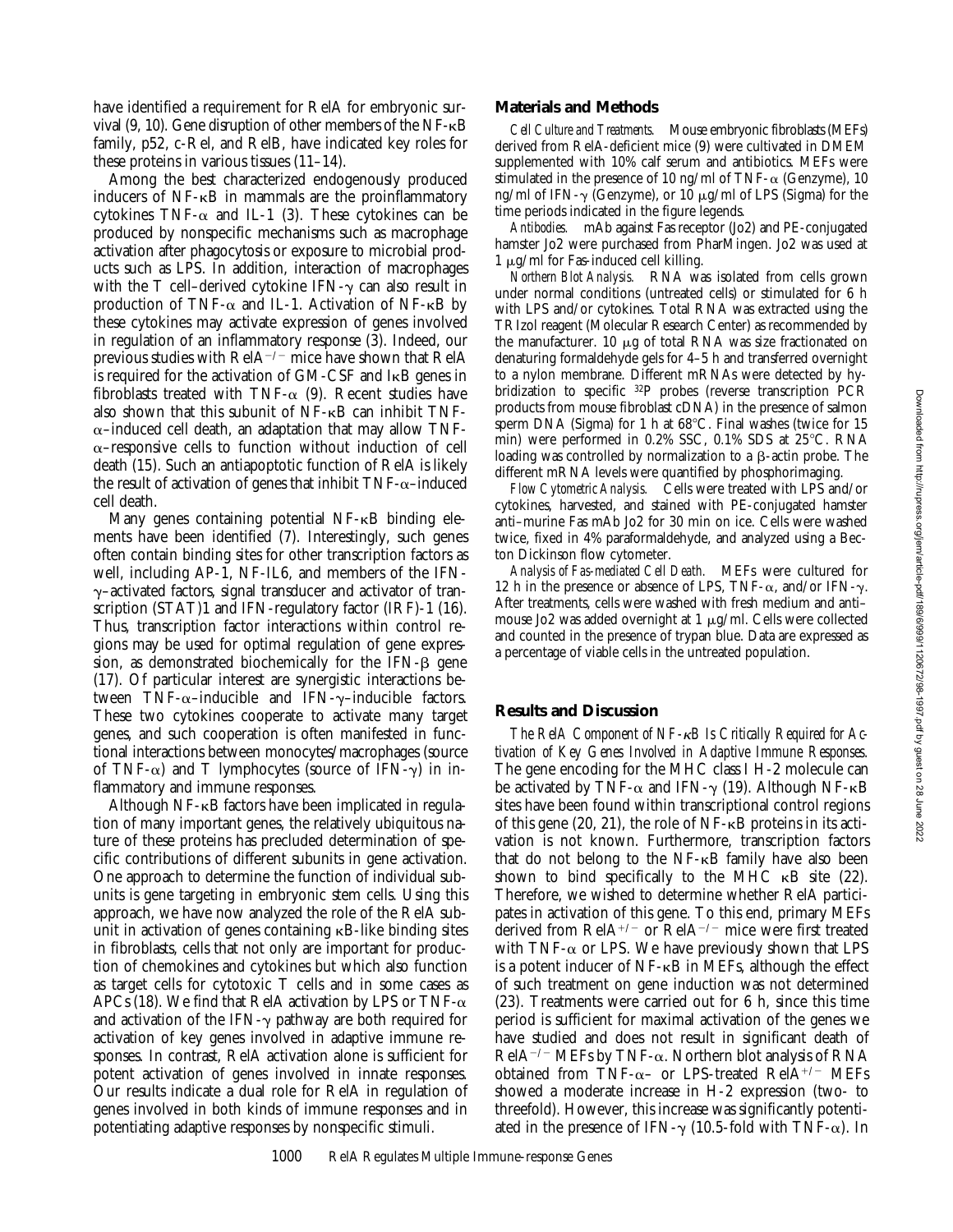contrast, no induction of expression was seen in the RelA<sup>-/-</sup> cells after TNF- $\alpha$  or LPS treatment, whereas IFN- $\gamma$ –mediated activation of H-2 expression (threefold) was unaltered in these cells (Fig. 1). These results demonstrate that RelA is required for activation of the H-2 gene after TNF- $\alpha$  or LPS and for potentiation of expression in the presence of IFN- $\gamma$ .

MHC class I is critical for the initial interaction between T lymphocytes and target cells. We next tested whether other genes functionally important in interactions between T lymphocytes and target cells or APCs are also under RelA control. The CD40 gene can be inducibly expressed on APCs and is important for activation of both T cells which express the CD40 ligand and the APCs (24). Once again, TNF- $\alpha$  or LPS treatment increased expression of  $\overrightarrow{CD40}$  mRNA in RelA<sup>+/-</sup> MEFs, and the presence of IFN- $\gamma$  synergistically increased the amount of CD40 mRNA. In contrast,  $\text{RelA}^{-/-}$  MEFs showed virtually no increase in the amount of CD40 mRNA in the presence of TNF- $\alpha$  or LPS alone or in combination with IFN- $\gamma$  (Fig. 1).

Next we tested the effect of these inducers on expression of the Fas death receptor. Coupling of Fas expressed on target cells with Fas ligand expressed on T cells generally results in apoptotic demise of the target cell (25). Fas expression is generally low in most cells, although certain cells such as hepatocytes constitutively express high levels of Fas (25). As shown in Fig. 1, Fas expression was dramatically induced by TNF- $\alpha$  plus IFN- $\gamma$  or LPS plus IFN- $\gamma$  ( $\sim$ 10fold), but less strongly by these inducers alone (2–3-fold). Importantly,  $\text{RelA}^{-/-}$  MEFs showed greatly diminished induction of Fas mRNA (approximately twofold) under the same conditions (Fig. 1). These results provide the first direct proof for a role of NF-kB in regulation of the MHC class I, CD40, and Fas death receptor genes, and suggest that  $NF-\kappa B$  may play a key role in activation of genes in-

MEFs RelA+/-**MEFs RelA-/-**É Ě É Ě  $N_{tot}^+$ FN<sub>y</sub> Ñ.  $\tilde{\mathbf{S}}$ Ē, PS.  $\mathbf{r}$  $P<sub>S</sub>$ MHC I (H2) CD40 Fas β-ACTIN

Figure 1. The RelA subunit of NF-<sub>KB</sub> is required for activation of genes involved in adaptive immune responses. RNA was isolated from  $\text{ReIA}^{+/-}$  and  $\text{ReIA}^{-/-}$  MEFs after 6 h of different treatments as indicated.  $10 \mu$ g of total RNA was hybridized to specific labeled probes for H-2, CD40, Fas, and  $\beta$ -actin.

volved in specific immune responses by nonspecific stimuli such as LPS. Activation of  $NF-\kappa B$  by such stimuli may thus allow synchronous expression of multiple genes that carry out similar or complementary functions.

*IFN-*g*–dependent and –independent Gene Activation by RelA.* IFN- $\gamma$  is a potent activator of macrophages, especially in combination with LPS. Two genes critically involved in macrophage function that can also be activated in fibroblasts are those encoding the inducible form of nitric oxide synthase (iNOS) and the proinflammatory cytokine IL-6. Therefore, we tested whether activation of these genes was dependent on RelA. As above, both iNOS and IL-6 genes were potently induced by the combined effects of LPS and IFN- $\gamma$  in RelA<sup>+/-</sup> MEFs (Fig. 2 A). Interestingly, activation of these genes was considerably less after TNF- $\alpha$  or TNF- $\alpha$  and IFN- $\gamma$  treatment (Fig. 2 A). Induction was again significantly reduced in Rel $\overline{A}^{-/-}$  MEFs (Fig. 2 A), demonstrating that RelA is specifically required for activation of these genes. Next we tested the potential involvement of RelA in regulation of chemokine gene expression. Chemokines produced at sites of inflammation, often by fibroblasts, play an important role in both initiation and potentiation of an inflammatory response. Thus IFN-inducible protein (IP)-10, a chemokine specific for macrophages and T lymphocytes (26), was also synergistically induced by



Figure 2. IFN- $\gamma$ -dependent and -independent gene activation by RelA. Northern blot analysis was performed as described in the legend to Fig. 1. (A) IFN- $\gamma$ -dependent gene activation by NF- $\kappa$ B. The blot was hybridized to labeled probes for iNOS, IL-6, and IP-10. (B) IFN- $\gamma$ -independent gene activation by NF-kB. The blot was hybridized to labeled probes for KC and MIP-2.

1001 Ouaaz et al. Brief Definitive Report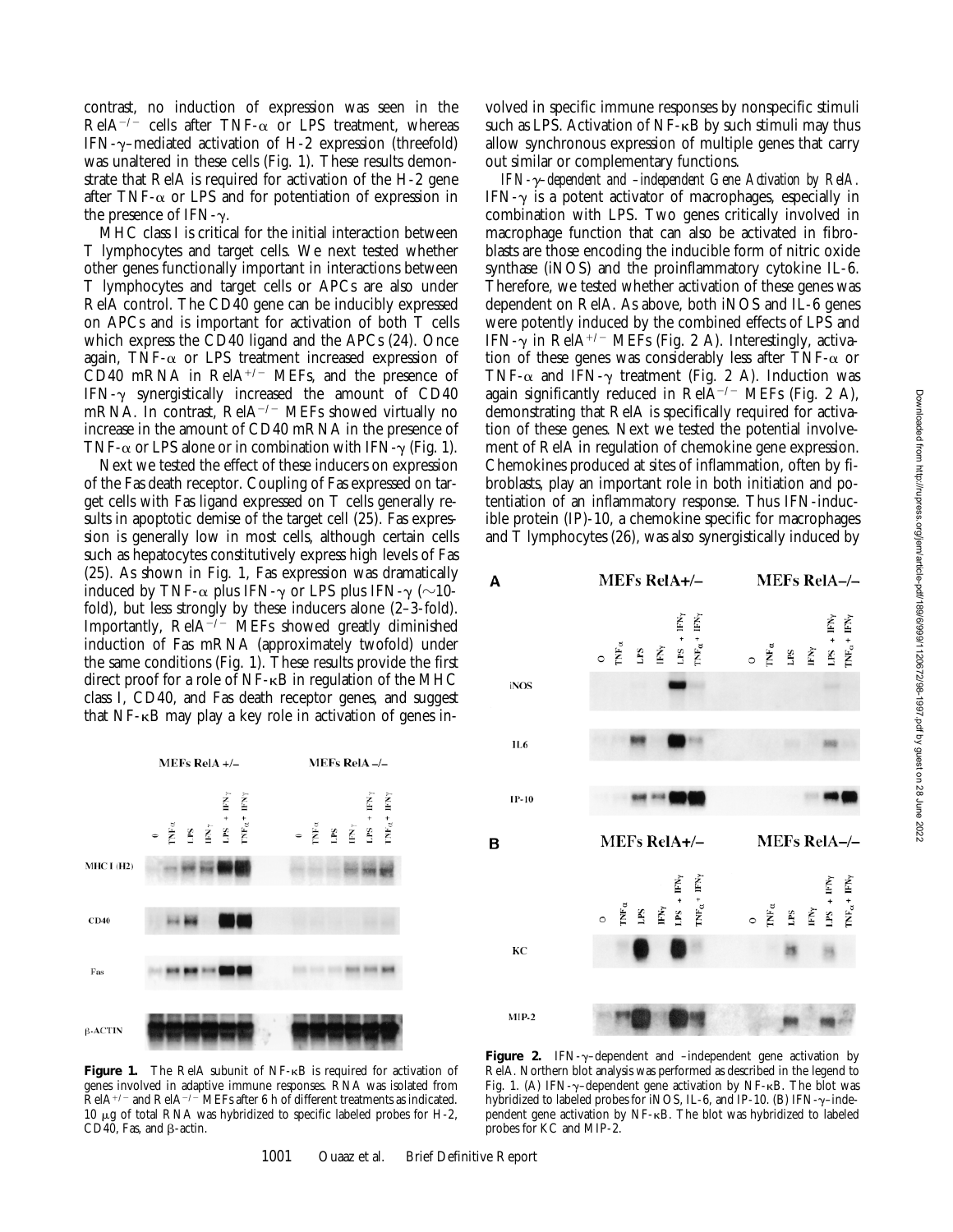LPS or TNF- $\alpha$  and IFN- $\gamma$  in RelA<sup>+/-</sup> MEFs, and induction was reduced in RelA $^{-/-}$  MEFs (Fig. 2 A). Taken together, our results demonstrate that the RelA component of  $NF-\kappa B$  is important for gene induction by LPS and TNF- $\alpha$  alone and for synergistic activation in the presence of IFN- $\gamma$ .

An inflammatory response can occur without the involvement of antigen-specific lymphocytes, often providing the first line of defense against invading pathogens. Key leukocytes involved in such "immediate" responses are neutrophils, which are attracted to infected or inflamed sites by chemokines. Two such neutrophil-specific chemokines, KC (27) and macrophage-inflammatory protein (MIP)-2 (28), were found to be potently induced by LPS in RelA<sup>+/-</sup> MEFs (and to a lesser degree by TNF- $\alpha$ ), whereas induction was significantly reduced in  $ReIA^{-/-}$ MEFs (Fig. 2 B). Importantly, and in contrast to the examples described above, IFN- $\gamma$  neither induced expression of these chemokines nor potentiated expression by LPS or TNF- $\alpha$  treatments, in both RelA<sup>+/-</sup> and RelA<sup>-/-</sup> MEFs. These results indicate a potentially dual role for RelA in target gene regulation. In the absence of specific immune effectors such as IFN- $\gamma$  produced by T cells, RelA alone can function as a potent inducer of innate response genes, e.g., neutrophil chemokines. However, IFN- $\gamma$  is required for optimal induction by RelA of genes involved in an adaptive immune response.

Interestingly, significant differences in induction of specific genes in response to LPS or TNF- $\alpha$  and in synergy with IFN- $\gamma$  were noticed. For example, although MHC class I, CD40, and Fas were activated to a comparable extent by TNF- $\alpha$  or LPS, the induction of IP-10, KC, and MIP-2 is dramatically more by LPS than by TNF- $\alpha$ . The basis for such differences is presently unclear, but they indicate that different NF-kB inducers may activate distinct heterodimers of RelA-containing complexes, and  $\kappa$ B sites in different genes may preferentially bind different heterodimers. Induction of iNOS expression in macrophages requires c-Rel (29), suggesting that both RelA and c-Rel are important for activation of this gene.

*Increased Resistance of RelA-deficient MEFs to Fas-induced Cell Death.* We next wished to determine the consequence of RelA-dependent activation of Fas expression on induction of cell death by this receptor. First, we determined whether the observed induction of Fas mRNA correlated with increased surface expression of this molecule after LPS, IFN- $\gamma$ , or LPS plus IFN- $\gamma$  treatment of RelA<sup>+/-</sup> or RelA<sup> $-/-$ </sup> MEFs. Only LPS was used as the NF- $\kappa$ B activator, since it results in potent induction of Fas mRNA in  $ReIA^{+/-}$  cells in the presence of IFN- $\gamma$  and is not cytotoxic to RelA<sup>-/-</sup> cells. Combined treatment of RelA<sup>+/-</sup> MEFs with LPS and IFN- $\gamma$  resulted in an  $\sim$ 10-fold increase in Fas surface expression, as measured by FACS® analysis, whereas LPS and IFN- $\gamma$  treatments alone resulted in less significant increases (Fig. 3 A). In contrast, Fas expression was increased only twofold in  $\text{RelA}^{-/-}$  cells after LPS plus IFN- $\gamma$  treatment (Fig. 3 B). Thus, potent mRNA induction of Fas results in increased cell surface expression A

MEFs RelA+/-

**MEFs RelA-/-**

B



**Figure 3.** Cell surface expression of Fas in RelA<sup>+/-</sup> (A) and RelA<sup>-/-</sup> MEFs (B). Cells were grown for 12 h in the presence or absence of LPS, IFN- $\gamma$ , or LPS and IFN- $\gamma$ , washed, and stained with PE-conjugated hamster anti–murine Fas antibody for analysis of Fas cell surface expression. Unstained cells were used as negative controls.

of Fas in RelA<sup>+/-</sup> but not in RelA<sup>-/-</sup> MEFs. We have also found that IFN- $\gamma$  treatment is moderately cytostatic to both  $\text{RelA}^{+/-}$  and  $\text{RelA}^{-/-}$  cells (see Fig. 4, A and B, below); in RelA<sup>-/-</sup> cells, some cytotoxicity through likely production of TNF- $\alpha$  or TNF- $\beta$  was also noticed after LPS and IFN- $\gamma$  treatment.

We then tested whether cross-linking with the Fas-specific Jo2 antibody (30) resulted in death of  $ReIA^{+/-}$  or  $ReIA^{-/-}$  fibroblasts. Significant cell death was observed in  $ReIA^{+/-}$  cells by trypan blue staining when Jo2 was added after LPS or IFN- $\gamma$  treatment, and combined treatment resulted in even greater killing (85% compared with similar treatments without Jo2; Fig. 4 A). No cell death was observed in the absence of LPS or IFN- $\gamma$  treatment. In contrast, Fas-induced cell death was significantly reduced in  $ReIA^{-/-}$  cells after LPS or combined treatment with LPS and IFN- $\gamma$  (5% compared with similar treatments without Jo2; Fig. 4 B). Our results indicate that the level of Fas ex-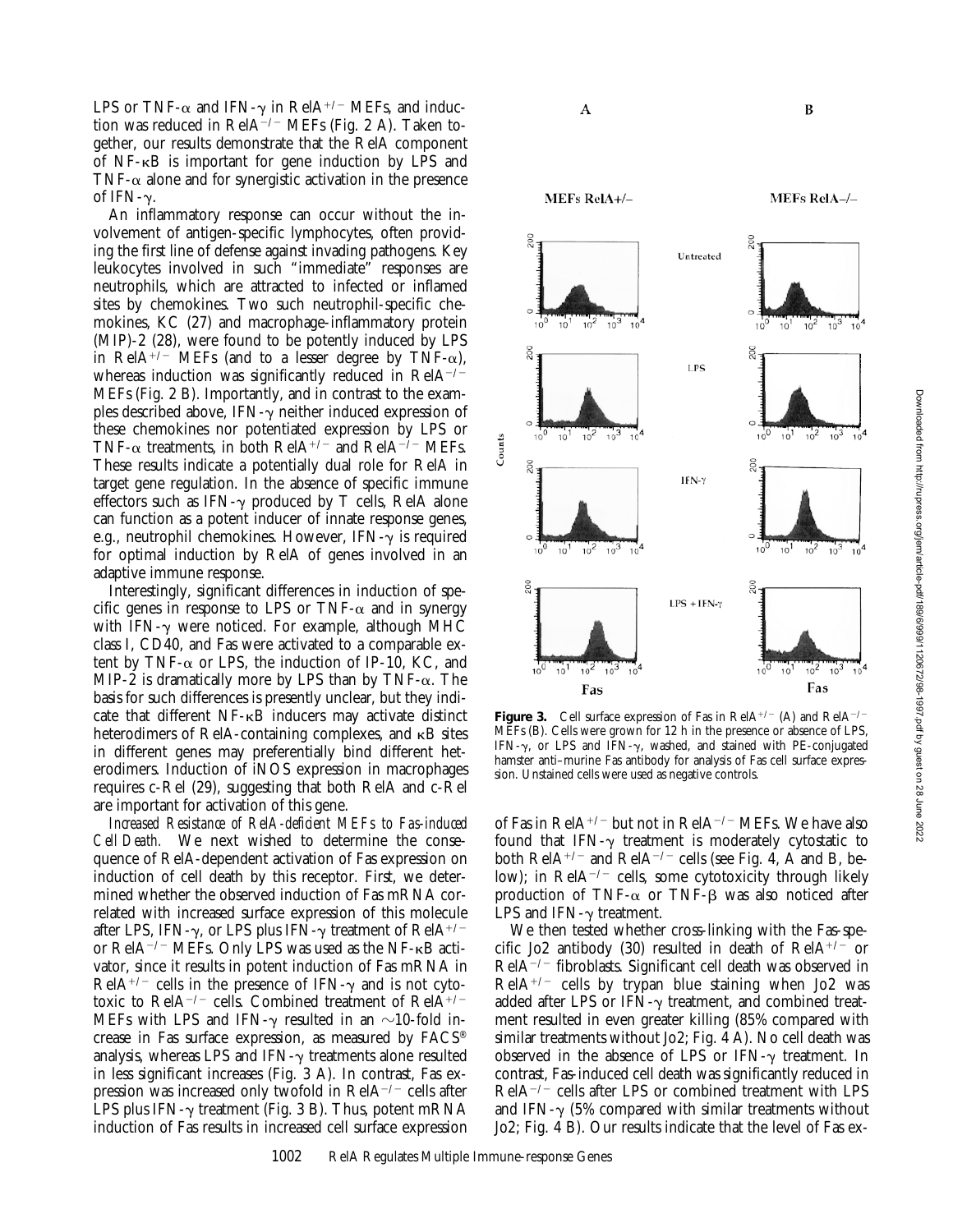

**Figure 4.** RelA<sup>-/-</sup> MEFs are resistant to Fas-mediated cell death. RelA<sup>+/-</sup> (A) and RelA<sup>-/-</sup> (B) MEFs were pretreated for 12 h with LPS, IFN-y, or LPS and IFN-y and washed, followed by addition of the anti-Fas antibody Jo2 for 12 h. Cells were collected, and cell viability was determined by trypan blue exclusion.

pression may be critical in determining whether a cell will undergo apoptosis after ligand binding, and that the RelA component of  $NF-\kappa B$  is required for activation of Fas expression and thus for induction of cell death by this receptor. Furthermore, activation of Fas expression appears to be directly mediated by RelA, since consensus NF-kB binding sites have been found in the human Fas promoter (31) and induction of Fas expression was found to be independent of new protein synthesis (data not shown).

Previous studies have demonstrated an antiapoptotic function for RelA in TNF- $\alpha$  and DNA damage-induced cell death pathways (15, 32–34). However, the results presented here indicate that RelA is involved in regulation of

both proapoptotic and antiapoptotic genes. Recent studies suggest that Fas expression may be responsible for tissue destruction in mouse autoimmune disease models for experimental autoimmune encephalomyelitis (EAE) and insulindependent diabetes (IDD) (35–38). Indeed, elevated Fas expression has been found in  $\beta$  cells of the pancreas (36). Our results indicate that Fas expression may be elevated by cytokines such as IFN- $\gamma$ , TNF- $\alpha$ , TNF- $\beta$ , and IL-1 produced by infiltrating T cells and macrophages. A role for NF-kB in regulation of Fas expression suggests that inhibition of this transcription factor may have therapeutic potential for the treatment of autoimmune diseases.

We wish to thank P. Bruzzo for technical assistance and Dr. J. Manley for discussion and for comments on this manuscript. We are also indebted to Dr. D. Baltimore, in whose laboratory RelA-deficient mice were generated.

This work was supported by National Institutes of Health grant RO1 CA074982 to A.A. Beg.

Address correspondence to Amer A. Beg, Department of Biological Sciences, Columbia University, 1110 Fairchild Center, 1212 Amsterdam Ave., New York, NY 10027. Phone: 212-854-5939; Fax: 212-854- 5945; E-mail: aab41@columbia.edu

*Received for publication 12 November 1998 and in revised form 27 January 1999.*

#### **References**

- 1. Medzhitov, R., and C.A. Janeway, Jr. 1997. Innate immunity: impact on the adaptive immune response. *Curr. Opin. Immunol.* 9:4–9.
- 2. Medzhitov, R., and C.A. Janeway, Jr. 1997. Innate immunity: the virtues of a nonclonal system of recognition. *Cell.*

91:295–298.

- 3. Ghosh, S., M.J. May, and E.B. Kopp. 1998. NF-kappa B and Rel proteins: evolutionarily conserved mediators of immune responses. *Annu. Rev. Immunol.* 16:225–260.
- 4. Whitham, S., S.P. Dinesh-Kumar, D. Choi, R. Hehl, C.